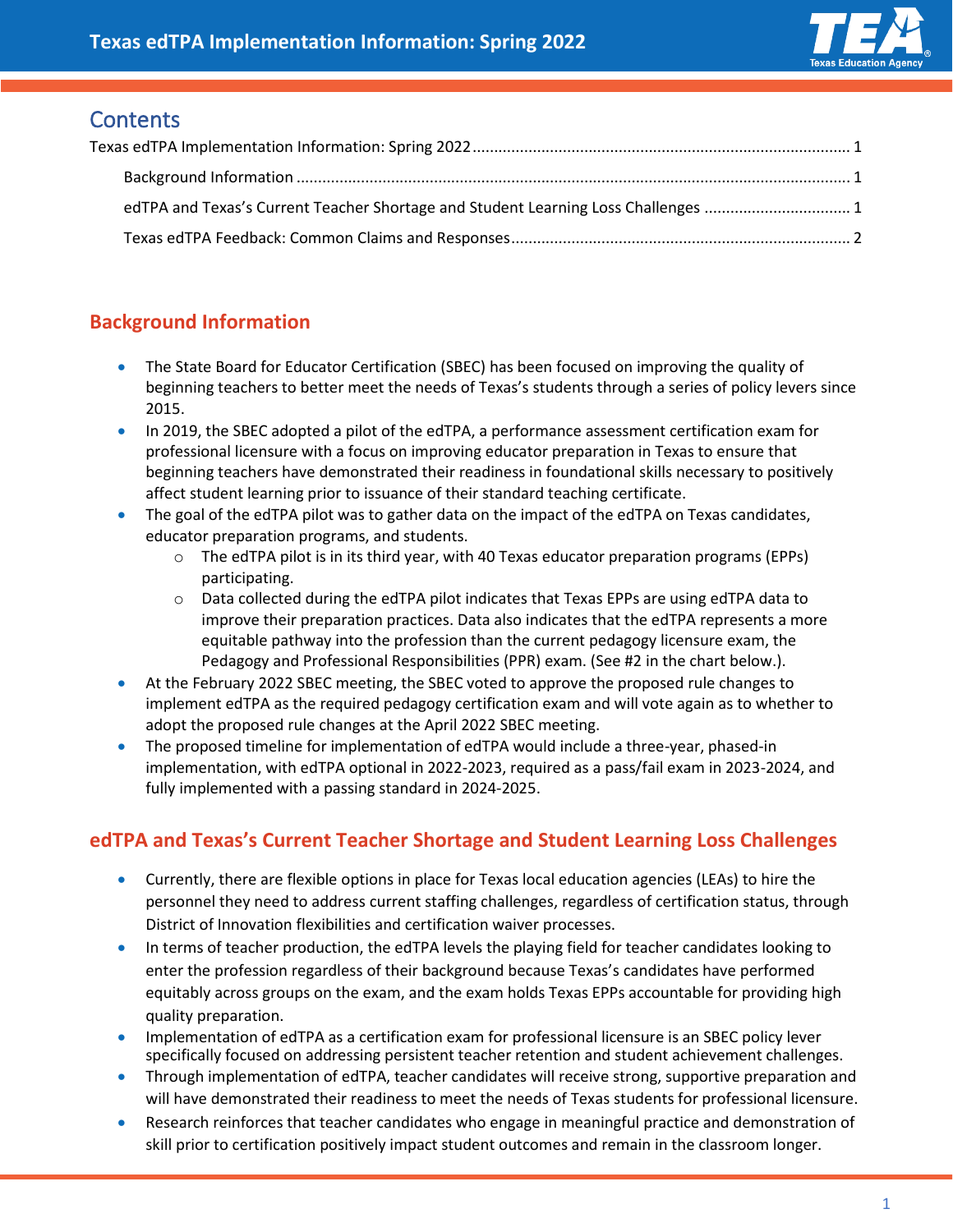

### <span id="page-1-0"></span>**Texas edTPA Feedback: Common Claims and Responses**

**Claim 1:** Implementing edTPA as a licensure exam in Texas would do very little to increase the dayone readiness of Texas teachers because approximately 60% of Texas teachers enter the classroom before receiving their standard teacher certification.

**Response:** SBEC's goal is to improve the preparation and support EPPs provide their candidates, thereby improving the effectiveness of novice teachers across the state of Texas. The implementation of edTPA would hold all programs accountable for providing high-quality training and support to teacher candidates to ensure their readiness to demonstrate critical teacher skills on the edTPA. For the 60% of teacher candidates trained via alternative certification, this means that they would be receiving more frequent and higher quality support from their preparation program during the most critical time in their development, while they're serving as a teacher of record for Texas students.

**Note:** If a program believes their model is not preparing day-one ready teachers, they should revise their program design to ensure adequate pre-service preparation. Preparation is the responsibility of the EPP.

### **Claim 2:** edTPA will negatively impact the diversity of the teacher pipeline.

**Response:** In Texas, our numbers are in direct contrast to this claim. Pass rates and candidate performances between demographic groups are near parity.

**Note:** In contrast to the edTPA candidate mean scores by race/ethnicity as shown below, our current pedagogy exam, the PPR, has a 16% gap in the pass rate between Black and White candidates.

#### **Candidate Mean Scores by Race/Ethnicity**

- Black Candidates 38.2
- Hispanic Candidates 38.7
- Multiracial Candidates 38.3
- White Candidates 38.9

#### **Claim 3:** edTPA has a negative impact on student achievement.

**Response:** Two independent studies have found the opposite to be true. Bastian et al. (2016) found strong predictive value between edTPA's Task 2 and student achievement scores on standardized tests across elementary, middle, and high school levels. Goldhaber, Cowan, and Theobald (2017) linked edTPA scores in Washington to elementary mathematics scores.

**Note:** Due to the effects of COVID during the edTPA pilot, there were limitations to collecting student data. Once additional data become available, TEA staff are committed to collecting and sharing data with the SBEC and interested parties to specifically address these concerns.

#### **Claim 4:** edTPA has a negative impact on teacher candidates' preparation experience.

**Response:** A study was conducted in a large, public university that analyzed the effects of edTPA implementation. The study concludes that faculty support is a key predictor of a candidate's perception of their edTPA experience (Cohen et al., 2020). The same has been true for our Texas candidates. Candidates who are well-supported by their EPP report the positive impact edTPA has had on their instructional decisions and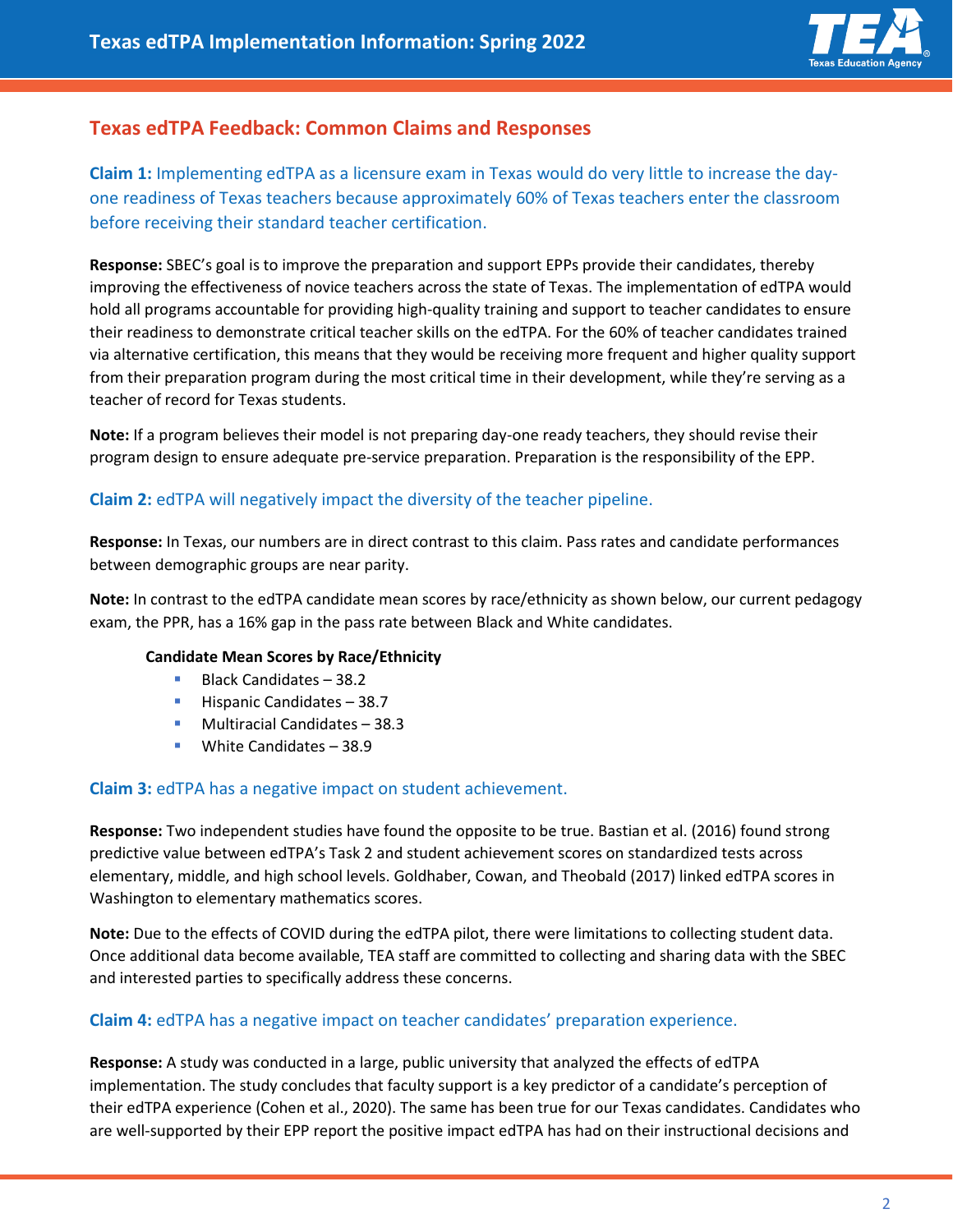

practices. We have also heard reports from cooperating/mentor teachers, school leaders and superintendents noting how much more prepared candidates are who complete edTPA as compared to those who do not.

**Note:** It is critical that teachers enter the classroom adequately prepared to meet the needs of their students. The edTPA has teacher candidates demonstrate their preparedness far more accurately than the PPR exam and will thus better ensure that teachers enter the classroom ready to teach. The sentiment of this Texas candidate is commonly expressed by other pilot participants: "*The whole set up of edTPA is to cultivate our growth as educators. It's really telling when you go through edTPA…whether or not you're ready. I feel like all of us [Texas A&M San Antonio pilot cohort] have come out on the other side a lot more prepared. The edTPA is a real test of whether or not we're ready to be classroom teachers.*"

#### **Claim 5:** edTPA is not valid or reliable.

**Response:** The edTPA demonstrates technical reliability and validity with a high level of quality to meet the policy and implementation needs of State Boards of Education and State Education Agencies across the country. The Stanford Center for Assessment, Learning and Equity (SCALE) conducted a review of over 200 relevant studies and used this review to inform the design principles of the common architecture of edTPA (SCALE, 2015). Pearson included additional data disputing these claims in the [2019 edTPA Administrative](https://edtpa.org/resource_item/2019AR)  [Report.](https://edtpa.org/resource_item/2019AR) Also, an independent research study that evaluated the theoretical constructs underlying the development of edTPA confirmed that "content and construct validity can be argued as being technically sound in the edTPA" (Sato, 2014).

**Note:** The scoring model for edTPA has been modified for Texas. All of Texas' edTPA pilot portfolios have been double scored. The national scoring model for edTPA is 20% are double-scored for inter-rater reliability, and 10% are double-scored for portfolios that fall within a scoring band of the state's passing standard or national recommended passing standard.

#### **Claim 6:** Some states are removing edTPA.

**Response:** There are 17 states across the U.S. that have implemented or are taking steps towards edTPA implementation. Five states have removed edTPA as a certification requirement for a variety of reasons. For example, Georgia eliminated their edTPA mandate last year, with state leaders noting that edTPA implementation significantly improved EPP quality and therefore had accomplished its goal and was no longer necessary. Within the 5 states that have removed edTPA as a requirement, many programs still choose to use the assessment due to its effectiveness as an assessment of novice teacher readiness.

**Note:** In Texas, we have applied the "lessons learned" by other states' paths to implementation to improve our own approach. Here are examples of how Texas has approached edTPA in an effective manner:

1) 3–year pilot: To provide ample time to learn and evaluate data to drive decision making at the agency and EPP level.

2) Extensive stakeholder engagement: Texas specific workshops, webinars, work-sessions, etc. have been held over the last three years with EPPs (alt cert and IHEs), candidates, and LEAs.

3) Double scoring of portfolios: To ensure validity.

#### **Claim 7:** edTPA should not be the only certification exam option.

**Response:** Texas candidates must pass a content exam and a pedagogical exam as part of Texas' multiple measures system for teacher certification. These exams are designed to ensure that beginning teachers have